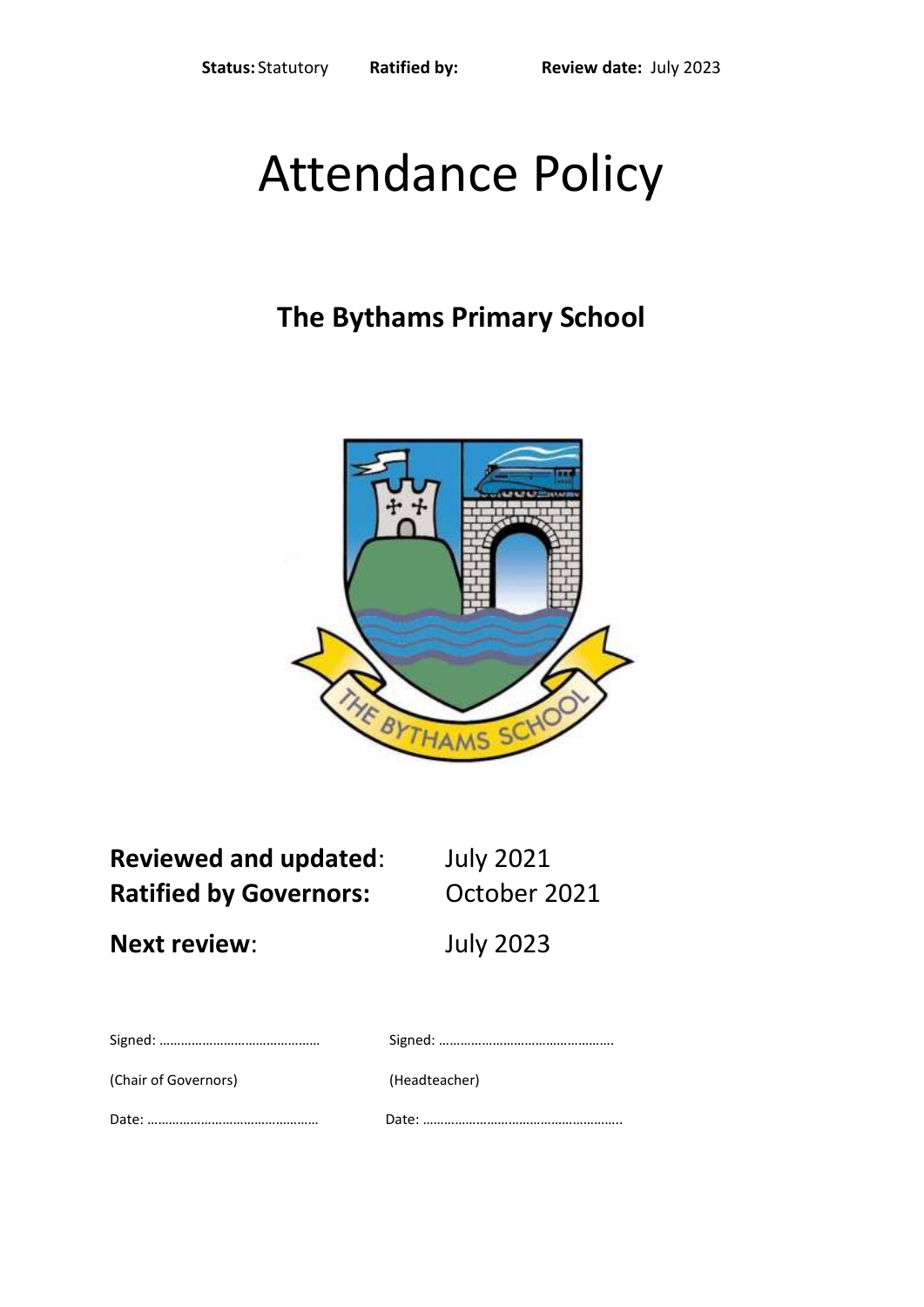# **ATTENDANCE POLICY**

#### **INTRODUCTION**

It is a legal requirement that registered pupils of compulsory school age attend school regularly and punctually. The school will always expect regular and punctual attendance, even when the difficulties of individual pupils and families are recognised.

The Bythams Primary School is committed to providing a full, effective and positive educational experience to all pupils. Our belief (backed up by research into school attendance) is that if pupils are to benefit from their education, good attendance is essential.

Children learn best when they are happy and relaxed. The Bythams Primary School is a happy school where all staff show concern and care about each child's welfare. The school will actively promote and encourage full attendance for its pupils. We attach a high priority to conveying to parents and pupils the importance of regular and punctual attendance. We recognise that parents have a vital role to play and that there is a need to establish strong home/school links so that problems preventing a child's regular, punctual attendance are resolved as efficiently as possible. This is linked to the school "Home School Agreement", where the school seeks to encourage parents to understand the importance of arriving on time, in the correct uniform and with the right equipment.

Whilst parents/carers have the legal responsibility for ensuring their child's good attendance, the Headteacher and Governors of our school work together with other professionals and agencies to ensure that all pupils are encouraged and supported to develop good attendance habits.

This policy has been written to adhere to the relevant Children Acts, Education Acts, Regulations and Guidance from the Department for Education in addition to guidance from our Local Authority. Our policy applies to all children registered at this school and this policy is made available to all parents/carers of pupils who are registered at our school on our school website.

#### **AIMS AND OBJECTIVES**

Through this Policy we aim to:

- Improve pupils' achievement by ensuring high levels of attendance and punctuality.
- Achieve a minimum of 95% attendance for all children, apart from those with chronic health issues.
- Create an ethos in which good attendance and punctuality are recognised as the norm and seen to be valued by the school.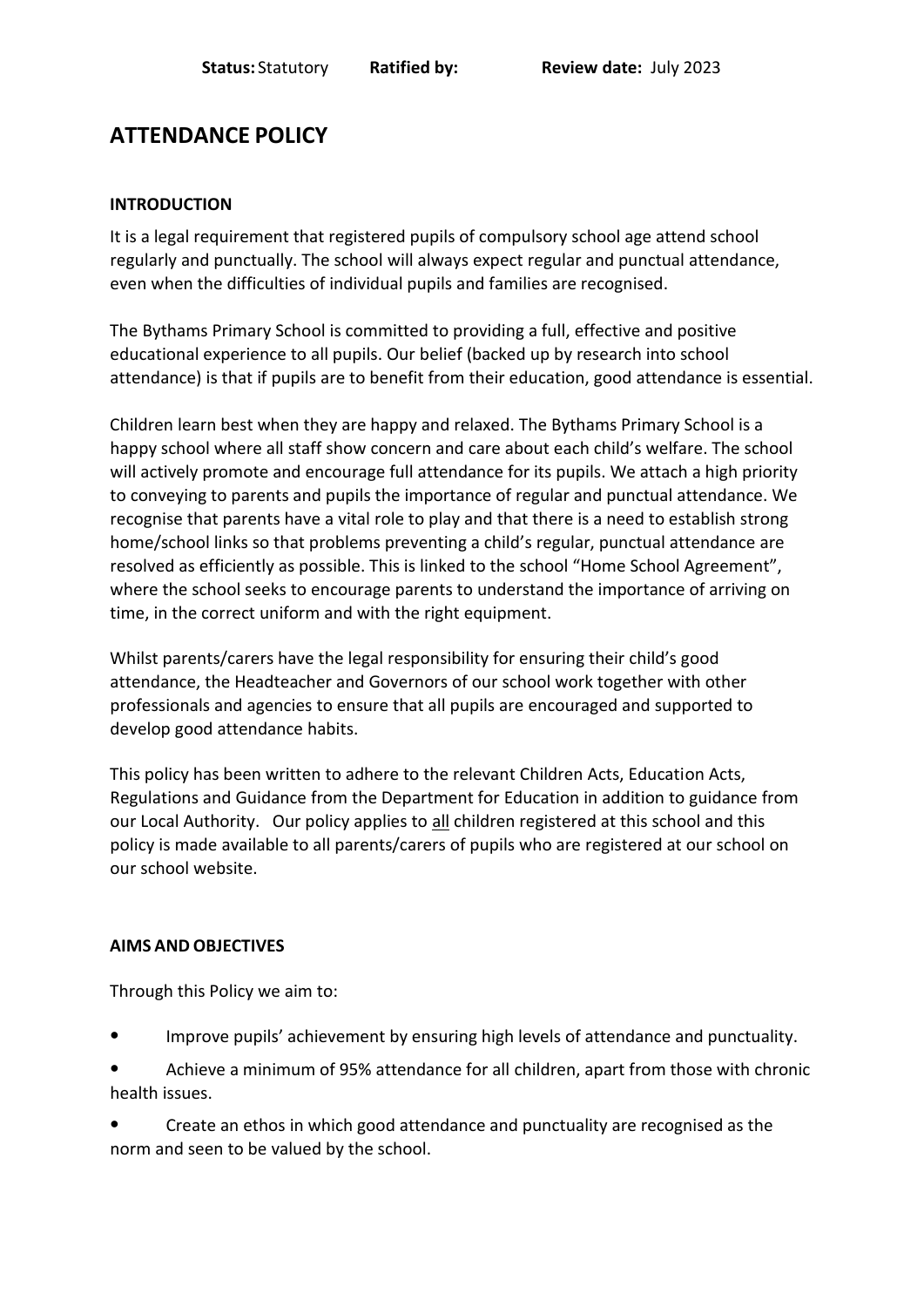Raise awareness of parents, carers and pupils of the importance of uninterrupted attendance and punctuality at every stage of a child's education.

Work in partnership with pupils, parents and staff so that all pupils realise their potential, unhindered by unnecessary absence.

● Promote a positive and welcoming atmosphere in which pupils feel safe, secure, and valued, and encourage in children a sense of their own responsibility.

Equip children with the life skills needed to take responsibility for good school attendance and punctuality, appropriate to the child's age and development.

Maintain effective means of communication with parents, pupils, staff and governors on school attendance matters.

Establish a pattern of monitoring attendance and ensure consistency in recognising achievement and dealing with difficulties.

Support pupils who have been experiencing any difficulties at home or at school which are preventing good attendance.

#### **COMMUNICATION**

We communicate with parents on attendance matters in a number of ways:

Authorised and unauthorised absences are explained to parents (this attendance policy is available to parents on request).

● The Home-School Agreement says that parents/carers will do their best to:

- make sure their child attends school regularly and on time;

-contact the school as soon as possible if their child is absent, and each and every day they are absent;

-ensure they do not take their child out of school for holidays during term time.

The importance of regular attendance is discussed and explained at the induction meeting for all new children joining the Bythams. The importance of arriving at school on time is also stressed so that each child can be given the best possible start to each school day. Parents are also asked to arrange their family holidays within the school holidays, rather than in term time so that their child's education is not disrupted.

● Towards the end of the summer term attendance figures will be published in the child's progress report.

Attendance figures are reported termly to the Governors in the Headteacher's report.

Parents are also encouraged to share any worries their child might have in school. Sometimes little things upset a child, which means they become unhappy and may not want to come to school. By knowing these worries, we can work to overcome them.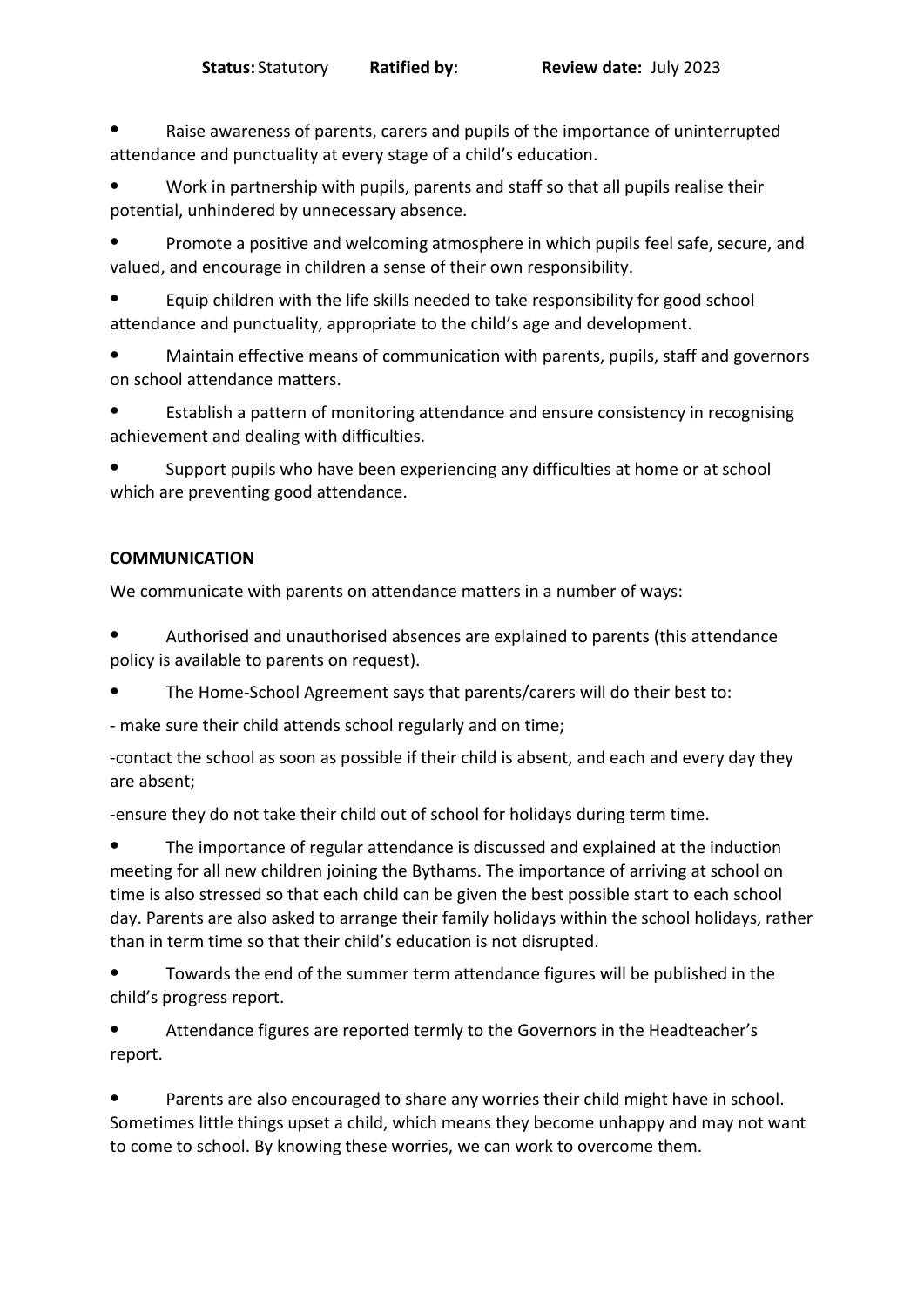**Status:** Statutory **Ratified by: Review date:** July 2023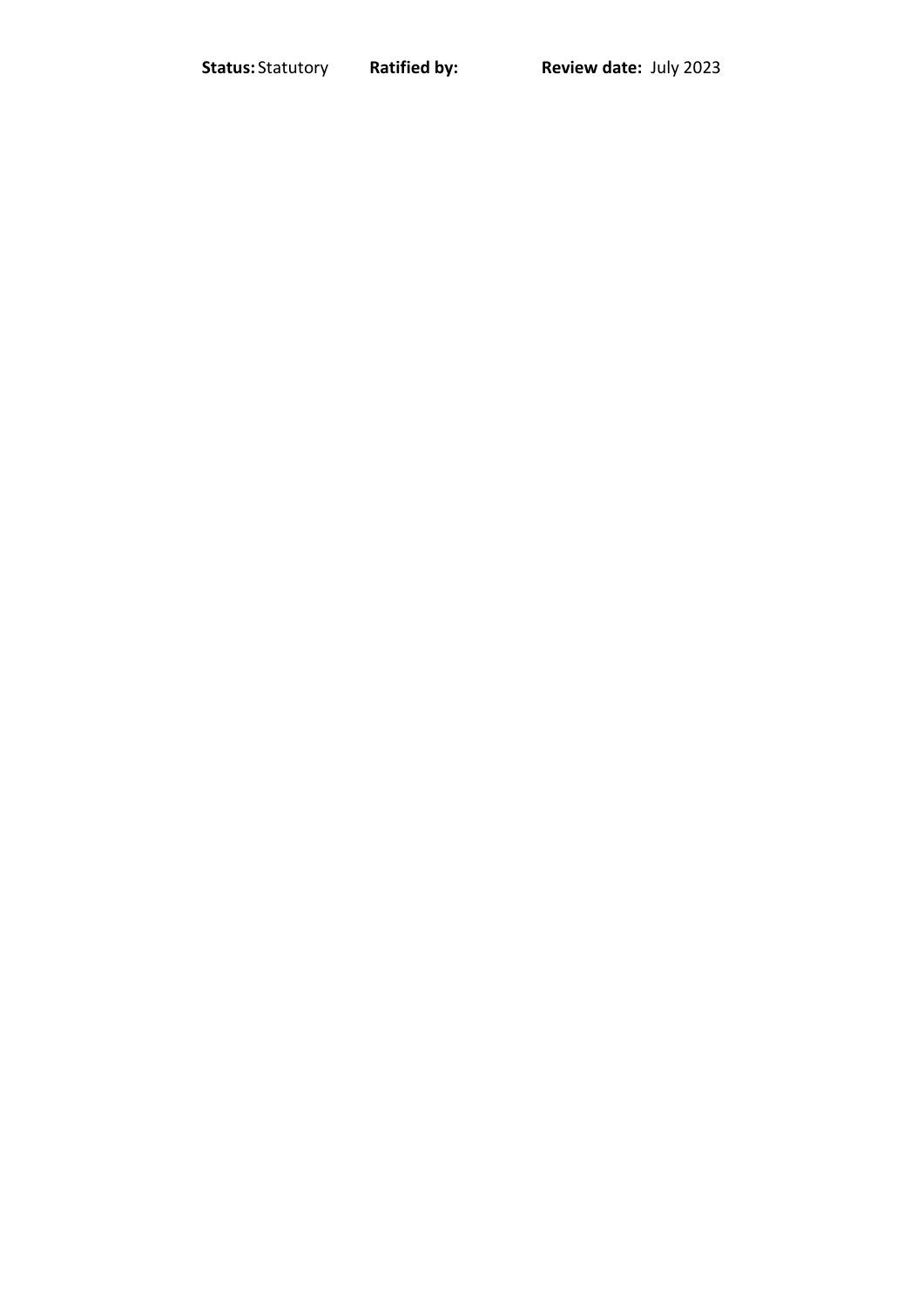#### **EXPECTATIONS**

#### **From the Pupil**

The school expects the following from its pupils:

- That they attend school regularly
- That they will arrive on time and be appropriately prepared for the day

#### **From the Parent/Carer**

The school expects the following from its parents:

- To ensure their child/children attend school regularly and punctually
- To ensure that they contact the school as soon as reasonably practical whenever their child is unable to attend.
- To ensure their children arrive in school well prepared for the school day.

• To contact the school in confidence whenever any problem occurs that may affect their child's attendance or performance in school.

#### **From the school**

Parents/carers and pupils can expect the following from school:

- Regular, efficient and accurate recording of attendance.
- Early contact with parents when a pupil fails to attend school without providing a good reason.
- Immediate and confidential action on any problem notified to us.

#### **DATA PROTECTION ACT**

The Data Protection Act places obligations on all agencies that process, store and share information on any individual. The school recognises the importance to have full regard for the requirements of the Act.

The school has a Data Protection Notification which details the circumstances under which data is managed. Nothing in the legislation prevents a school sharing information with the police or social services where it is believed that a child is at risk of harm or is in need of safeguarding.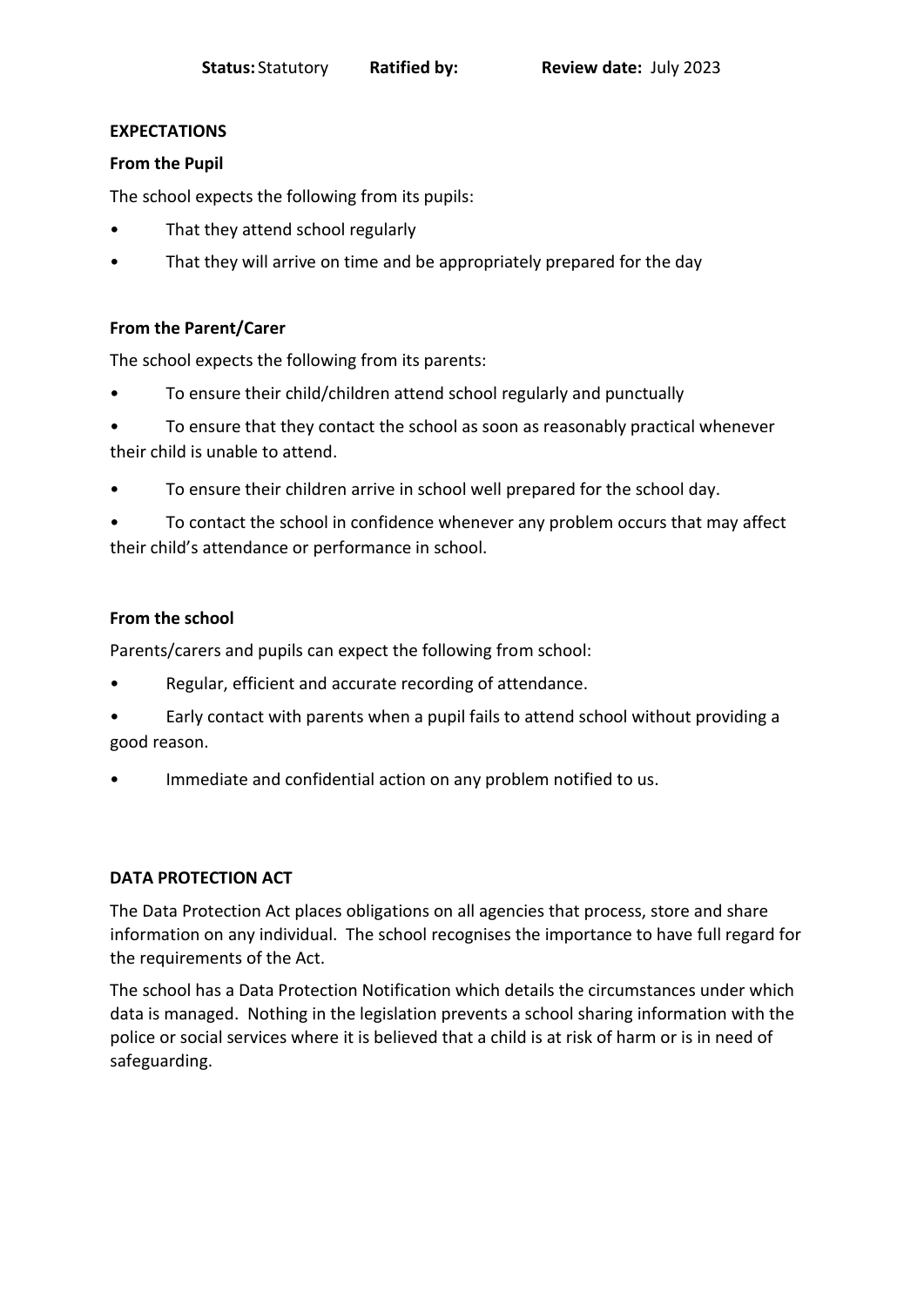### **RESPONSIBILITIES**

To ensure the attendance policy is successful, each member of staff must make attendance a high priority and should convey to pupils the importance and value of education.

#### **Specific responsibilities**

#### Headteacher:

- To oversee and demonstrate ownership of the whole policy.
- To regularly report progress on attendance to governors, pupils and parents.
- To set challenging, but achievable targets for attendance with the governing body.
- To liaise with the Education Welfare Officer when appropriate.
- To oversee the work of administrative staff, the efficient operation of the attendance system, and the collation and analysis of attendance data.
- To produce the attendance profile for the whole school.
- To report to the governing body any attendance issues at the earliest opportunity.

#### Class Teacher

- To complete registers accurately and on time, recording all reasons for absence in the registers with the appropriate code.
- To follow up immediately any unexplained absence with administrative staff to ensure parents have been contacted.
- To challenge any suspicious or inappropriate reasons for absence.
- To inform the headteacher of concerns in a timely manner.

#### Governors

- To liaise with the headteacher to set challenging but achievable targets each academic year.
- To ensure regular review of attendance data with the headteacher to highlight any potential safeguarding issues.

#### Parents

- To contact the school on the first day of absence.
- To keep the school informed of any continuing absence, daily (or give a specific time frame of absence i.e.: one week as directed by doctor).
- To support their child and the school in achieving maximum attendance.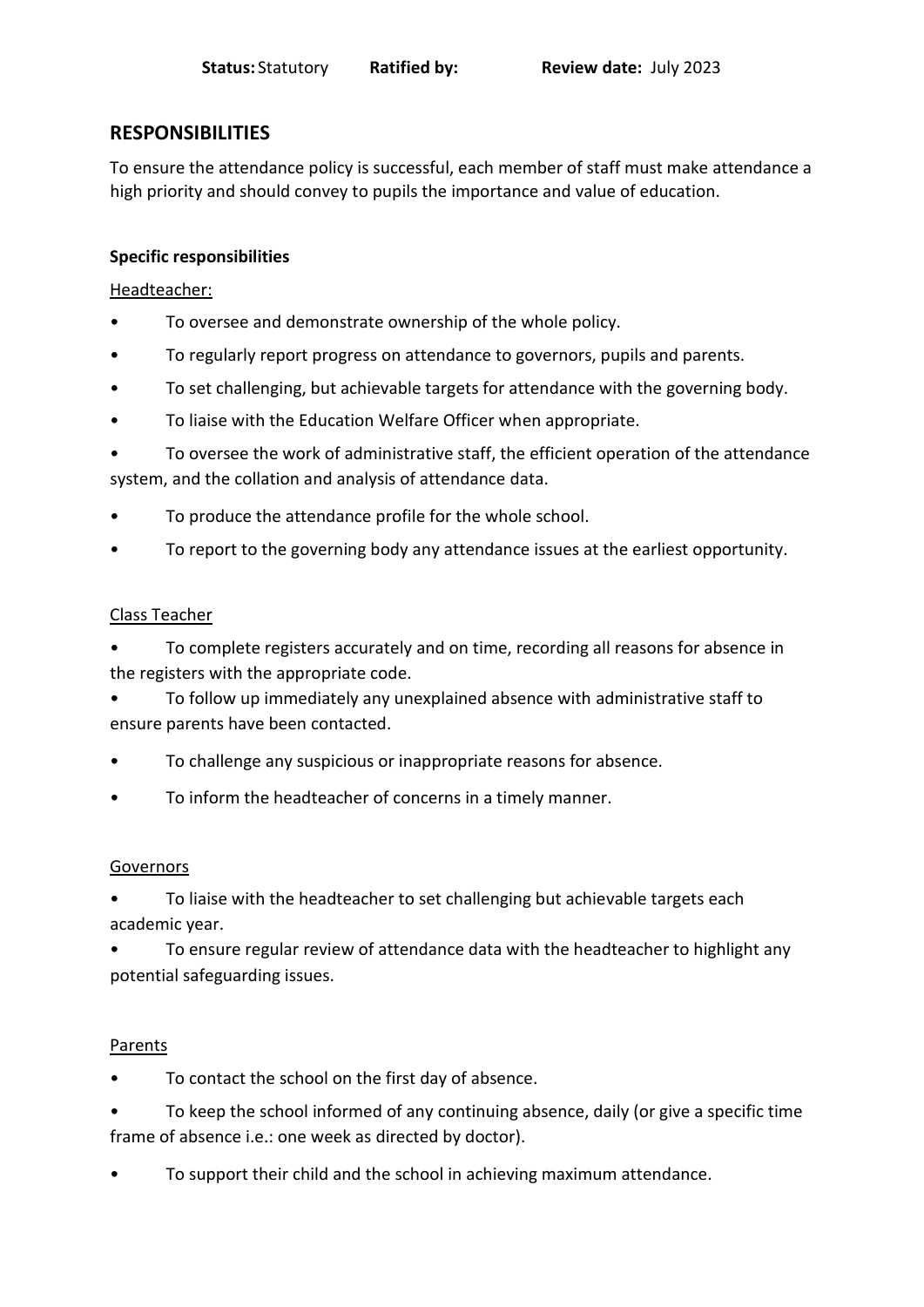• To inform the school of any concerns their child may have that may be contributing to their non-attendance at school.

#### Administrative Staff

• Produce regular reports from Integris (the pupil management system), highlighting any patterns in absence and report any persistent absence trends to the headteacher.

• Ensure correct codes are being used by class teachers/supply teachers and amending as necessary.

Submittal of accurate attendance data via the school census.

#### Other Agencies

The school will continue to develop strong partnerships with outside agencies that work with children and young people. The following agencies may be used where appropriate in individual cases of persistent absence:

- Educational Behavioural and Support Services
- Educational Psychologists
- Special Education Needs Service
- Social Care
- Local Police.

#### **CODING**

From 1 September 2006, all schools are required to use a common set of codes to record pupil attendance and absence. The school's attendance data, both manually and electronically is audited once per year by the Education Welfare Officer with any incorrect coding challenged.

The use of fixed codes supports the use of electronic systems to record attendance when it is uploaded by administrative staff and underpins the production of data necessary for absence returns to the Department of Education, without time consuming counting up of possible attendance and actual absences. The use of these fixed codes will also assist both Local Authorities and the Department of Education in monitoring not only whether pupils are absent with or without permission of the school, but why pupils are absent from school.

Only the school, in the context of the law can authorise absence, a note or explanation from parents does not guarantee authorisation. If a class teacher does not accept the explanation offered for absence as a valid reason, then the matter must be referred to the headteacher.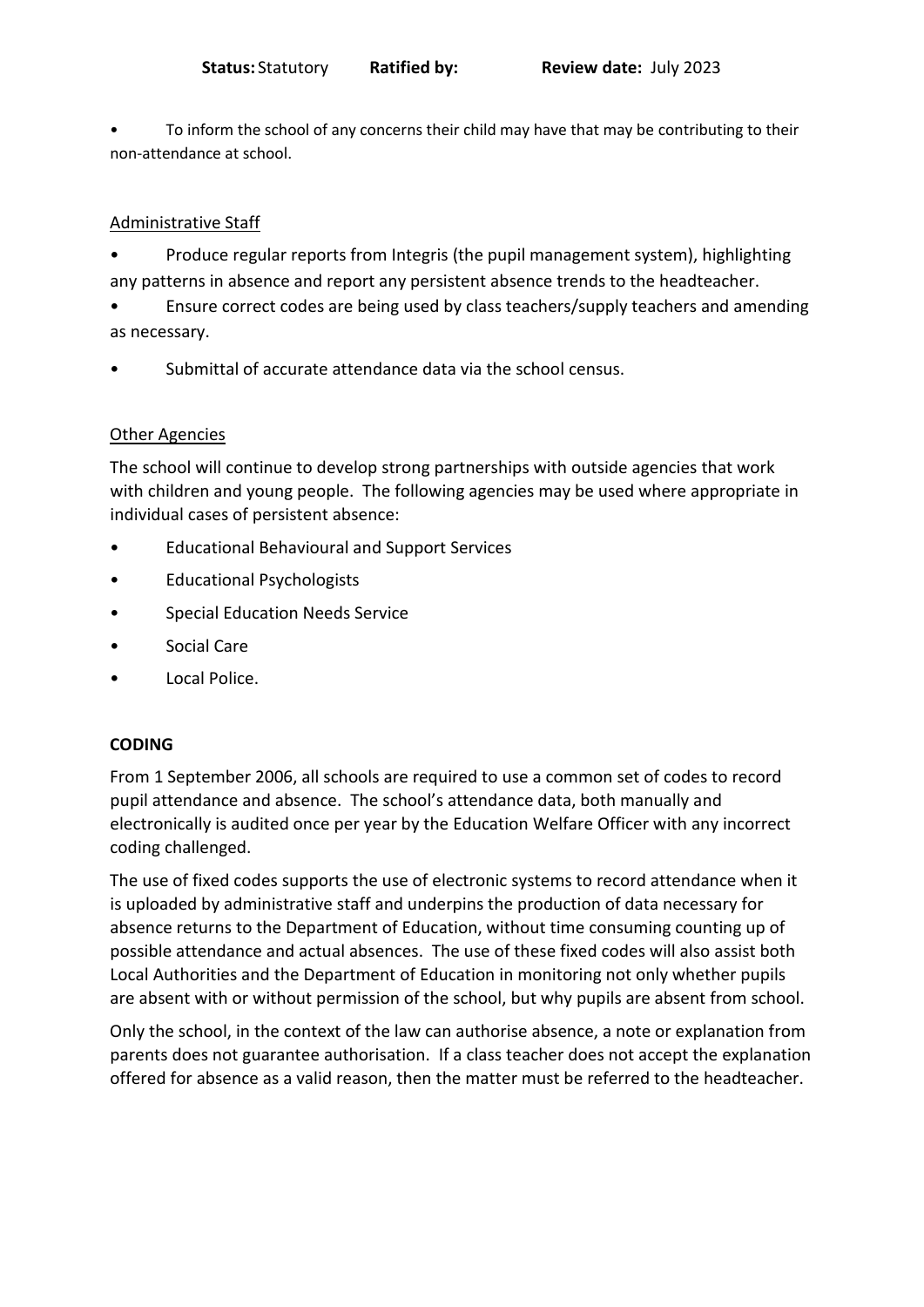#### **AUTHORISED OR UNAUTHORISED ABSENCE**

Authorised absence is where the school has either given approval in advance for a pupil to be away or has accepted an explanation offered afterwards as a satisfactory reason for absence. All other absence must be regarded as unauthorised.

The following may be reasons for authorising absences:

- Illness
- Family bereavements
- Medical and dental appointments where proof is available.
- Days of religious observance
- Fixed term exclusion
- Permanent exclusion until removed from roll or re-instated.

## **ATTENDANCE PROCEDURES**

#### 1. **LATENESS**

For attendance purposes, the school day is divided into two sessions, a morning session and an afternoon session. Morning sessions commence at 08:50 and afternoon sessions at 1:00.

Morning registration closes at 09:15. Should a child arrive between 09:00 and 09:15 they will be marked with an "L" code (late before registers closed). If arrival in school is after 09:15, the absence will be marked with a "U" code (late after registers closed). This is in line with guidance from the Education Welfare Officer.

We will follow up persistent lateness in the same way as persistent absence, and will work in partnership with parents to identify and resolve the issue.

#### 2. **ILLNESS**

#### Parents/carers are asked to **contact the school via telephone (01780 410275) on the morning of the first day of absence due to illness**.

Where absence is authorised, the school will remain vigilant to emerging patterns of nonattendance.

Please note: In the case of vomiting/diarrhoea, parents are asked to keep their child off school for a full 48 hours since the last bout of illness, in line with guidance from the NHS. Parents should also consult with a doctor regarding the recommended length of absence from school where a child has an infectious illness/contagious condition/notifiable disease.

#### 3. **MEDICAL/DENTAL APPOINTMENTS**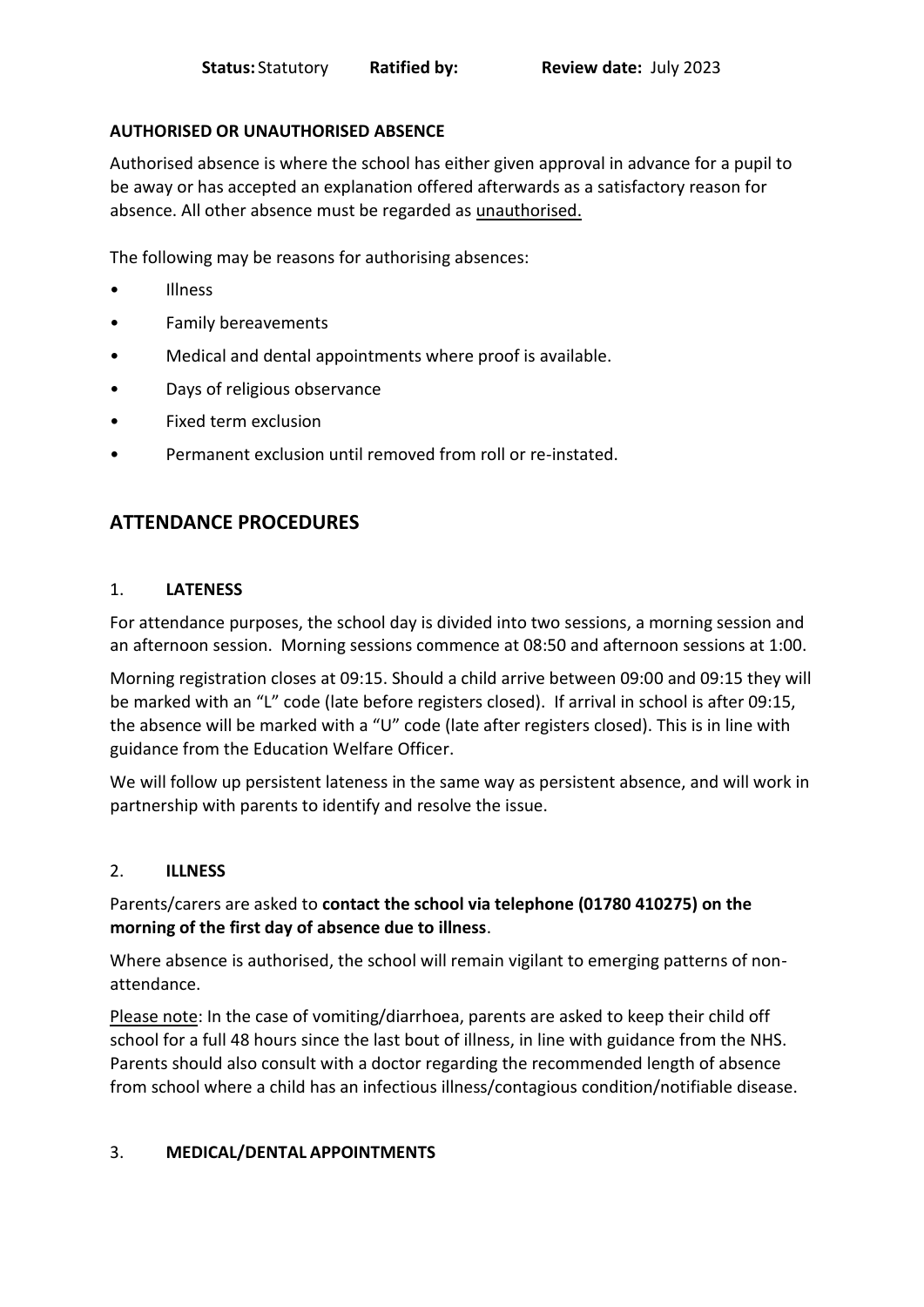Advance warning of dental / medical appointments is required (where possible) and should be reported to the office in order to be noted and authorised.

Any child who has to leave school during the school day must be collected by an adult and must leave school via the school office, having signed out.

#### 4. **FAMILY HOLIDAYS**

Parents are asked to arrange annual holidays in school holiday time, so that their child's education is not disrupted. With effect from 1st September 2013 there has been an amendment to the Education Regulations (Pupil Registration – Regulation 7) (England). This amendment prohibits the Headteacher granting any leave of absence during term time, unless the circumstances surrounding the request are considered to be **exceptional**. Where holiday absence is requested, parents are asked to write to the school outlining the 'exceptional circumstances'.

When considering whether a request is 'exceptional' the school will also consider the attendance percentage for the preceding 12 weeks, the current academic year and previous academic year. If any child's attendance falls below 96% it is a cause for concern, as it can have a significant impact on their academic progress.

Any request for leave of absence during May will not be authorised as SATs and other tests take place for all children during this time. Holiday absence will also not be authorised during September due to the impact that absence at this time may have on academic and social progress.

#### 5. **UNAUTHORISED AND AUTHORISED ABSENCE**

#### **5.1 Unauthorised Absence**

This is for those pupils where no reason has been provided, or whose absence is deemed to be without valid reason. This includes Children at Risk of Missing Education and new pupils who have not arrived in school on the agreed admission date.

Our procedure is as follows:

#### **First Day Absence**

If the school has not been notified, we will contact parents/carers by telephone.

If the parents/carers cannot be contacted by phone then messages will be left and the 'Unexplained absence' record on Integris will be completed and a letter sent.

#### **Third Day Absence**

If we have not heard from parents by the third day, a second letter will be sent and we will contact Lincolnshire Police to undertake a welfare check.

#### **Ten Day Absence**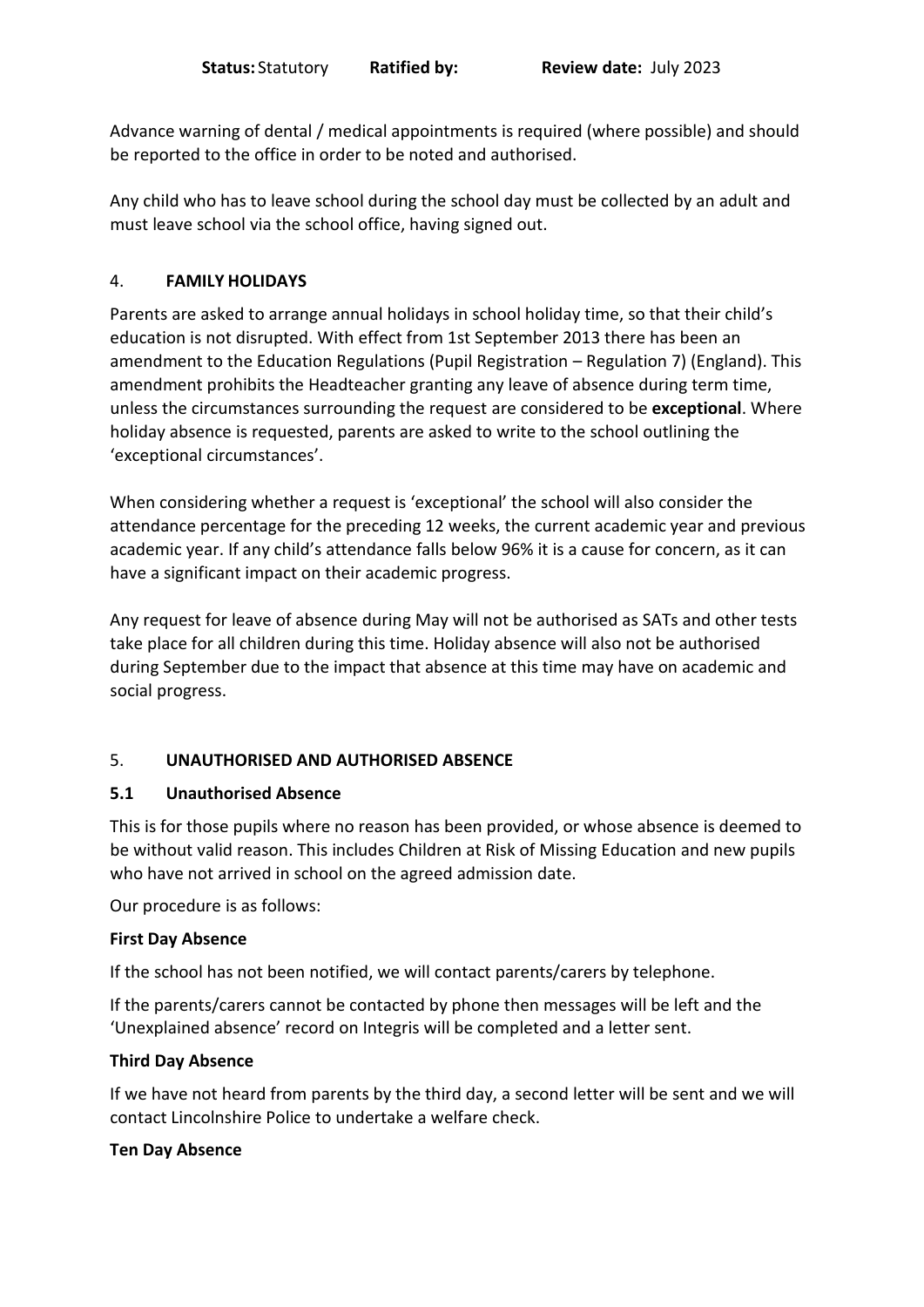Any pupil who is absent without an explanation for 10 consecutive days will be notified to the Local Authority, by submitting a referral to the School's Education Welfare Office and the Lincolnshire Customer Service Centre (Safeguarding). The school will include details of the action that they have taken. Parents will be informed by a third letter.

There is a mandatory legal duty for all schools and local authorities to report children missing in education (CME).

#### **5.2 Authorised Absence**

This is for pupils who are away from school for a reason that is deemed to be valid under the Education Act 1996. An authorised absence requires communication from the parent/carer. Any pupil whose parent/carer does not provide a reason for absence will be have the absence recorded as unauthorised.

From time to time, exceptional circumstances may occur which will necessitate a child's leave of absence from school. These may include such things as: religious festivals; family bereavements; family weddings; special occasions; events or other out of school activities; public performances. Requests for leave of absence should be submitted to school, giving as much notice as possible.

Each request will be considered on its merits and is at the discretion of the Headteacher. In reaching a decision, consideration will be given to the effect the leave of absence might have on the child's education, taking into account the child's attendance pattern and punctuality record to date, the nature of the event, the amount of notice given and achievement and progress to date.

#### **5.3 Medical Absence**

The school recognises that a small number of pupils may be absent due to medical conditions. The school will work with parents to enable pupils to attend school. This may include an individual care plan, advice from external agencies and transition arrangements (please also see Children Who Cannot Attend School of Health Needs Policy)

#### **MONITORING OF ATTENDANCE**

The registers are monitored regularly by the Headteacher. If patterns of absence or lateness are noted, the Headteacher can contact the Local Authority for advice.

If necessary, an Educational Welfare Officer will be informed. A meeting will be arranged if appropriate to discuss strategies to resolve the absence or lateness patterns. The Educational Welfare Service acts on behalf of the Local Authority and has responsibility to enforce school attendance and will take court action where necessary. Legal proceedings may be brought in severe cases of irregular, unauthorised absence.